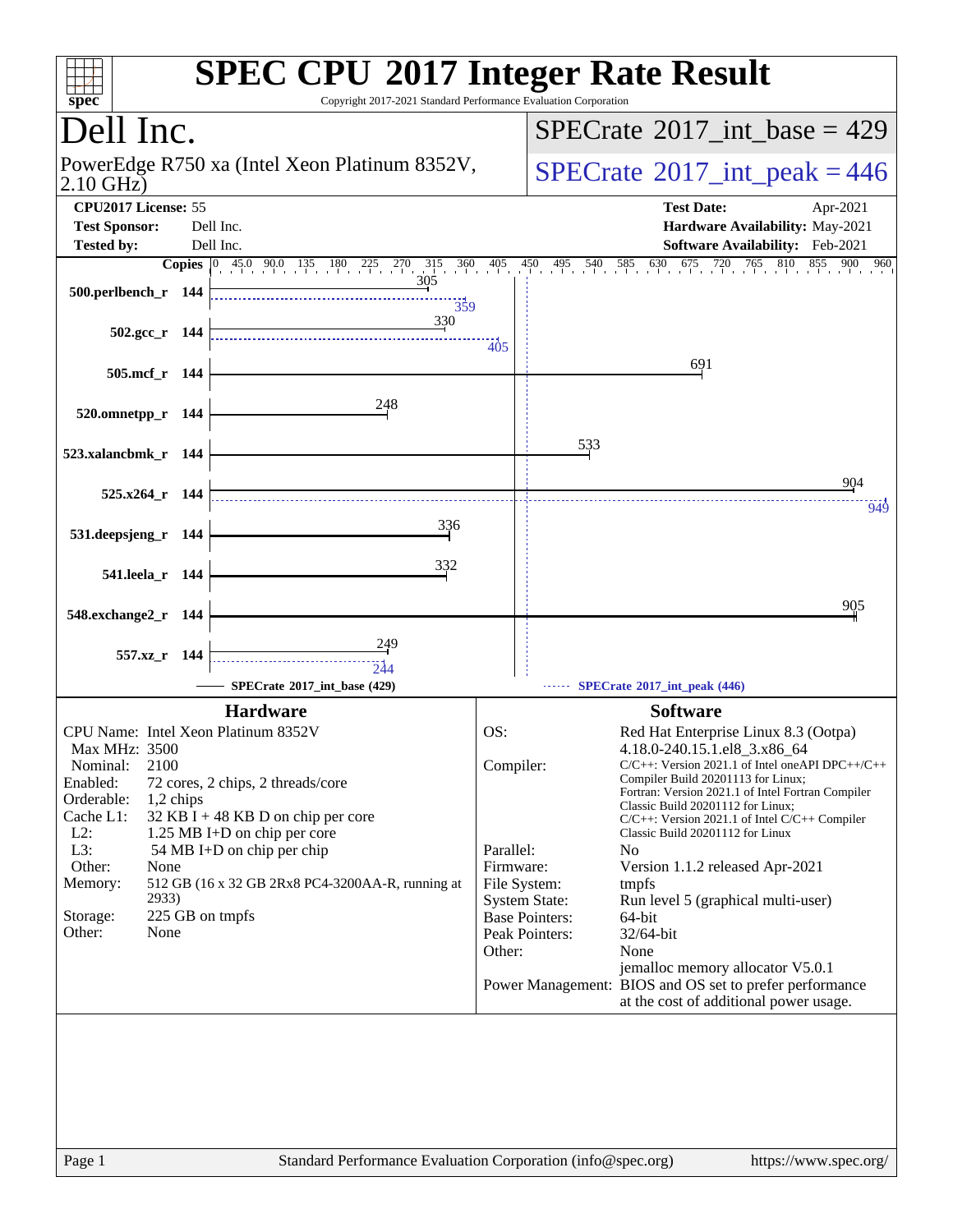

Copyright 2017-2021 Standard Performance Evaluation Corporation

# Dell Inc.

#### 2.10 GHz) PowerEdge R750 xa (Intel Xeon Platinum 8352V,  $\vert$  [SPECrate](http://www.spec.org/auto/cpu2017/Docs/result-fields.html#SPECrate2017intpeak)<sup>®</sup>[2017\\_int\\_peak = 4](http://www.spec.org/auto/cpu2017/Docs/result-fields.html#SPECrate2017intpeak)46

 $SPECrate$ <sup>®</sup>[2017\\_int\\_base =](http://www.spec.org/auto/cpu2017/Docs/result-fields.html#SPECrate2017intbase) 429

**[CPU2017 License:](http://www.spec.org/auto/cpu2017/Docs/result-fields.html#CPU2017License)** 55 **[Test Date:](http://www.spec.org/auto/cpu2017/Docs/result-fields.html#TestDate)** Apr-2021 **[Test Sponsor:](http://www.spec.org/auto/cpu2017/Docs/result-fields.html#TestSponsor)** Dell Inc. **[Hardware Availability:](http://www.spec.org/auto/cpu2017/Docs/result-fields.html#HardwareAvailability)** May-2021 **[Tested by:](http://www.spec.org/auto/cpu2017/Docs/result-fields.html#Testedby)** Dell Inc. **[Software Availability:](http://www.spec.org/auto/cpu2017/Docs/result-fields.html#SoftwareAvailability)** Feb-2021

### **[Results Table](http://www.spec.org/auto/cpu2017/Docs/result-fields.html#ResultsTable)**

|                                     | <b>Base</b>   |                |       |                |       | <b>Peak</b>    |       |               |                |              |                |              |                |              |
|-------------------------------------|---------------|----------------|-------|----------------|-------|----------------|-------|---------------|----------------|--------------|----------------|--------------|----------------|--------------|
| <b>Benchmark</b>                    | <b>Copies</b> | <b>Seconds</b> | Ratio | <b>Seconds</b> | Ratio | <b>Seconds</b> | Ratio | <b>Copies</b> | <b>Seconds</b> | <b>Ratio</b> | <b>Seconds</b> | <b>Ratio</b> | <b>Seconds</b> | <b>Ratio</b> |
| 500.perlbench_r                     | 144           | 747            | 307   | 751            | 305   |                |       | 144           | 639            | 359          | 639            | <u>359</u>   |                |              |
| $502.\text{gcc}_r$                  | 144           | 618            | 330   | 617            | 330   |                |       | 144           | 503            | 405          | 503            | 405          |                |              |
| $505$ .mcf r                        | 144           | 337            | 691   | 336            | 692   |                |       | 144           | 337            | 691          | 336            | 692          |                |              |
| 520.omnetpp_r                       | 144           | 760            | 248   | 759            | 249   |                |       | 144           | 760            | 248          | 759            | 249          |                |              |
| 523.xalancbmk r                     | 144           | 285            | 533   | 285            | 533   |                |       | 144           | 285            | 533          | 285            | 533          |                |              |
| 525.x264 r                          | 144           | 279            | 904   | 278            | 905   |                |       | 144           | 265            | 951          | 266            | 949          |                |              |
| 531.deepsjeng_r                     | 144           | 490            | 337   | <u>491</u>     | 336   |                |       | 144           | 490            | 337          | <u>491</u>     | <u>336</u>   |                |              |
| 541.leela r                         | 144           | 718            | 332   | 717            | 332   |                |       | 144           | 718            | 332          | 717            | 332          |                |              |
| 548.exchange2_r                     | 144           | 415            | 909   | 417            | 905   |                |       | 144           | 415            | 909          | 417            | 905          |                |              |
| 557.xz r                            | 144           | 624            | 249   | 621            | 251   |                |       | 144           | 637            | 244          | 638            | 244          |                |              |
| $SPECrate^{\circ}2017$ int base =   |               |                | 429   |                |       |                |       |               |                |              |                |              |                |              |
| $SPECrate^{\circ}2017\_int\_peak =$ |               |                | 446   |                |       |                |       |               |                |              |                |              |                |              |

Results appear in the [order in which they were run](http://www.spec.org/auto/cpu2017/Docs/result-fields.html#RunOrder). Bold underlined text [indicates a median measurement](http://www.spec.org/auto/cpu2017/Docs/result-fields.html#Median).

### **[Submit Notes](http://www.spec.org/auto/cpu2017/Docs/result-fields.html#SubmitNotes)**

 The numactl mechanism was used to bind copies to processors. The config file option 'submit' was used to generate numactl commands to bind each copy to a specific processor. For details, please see the config file.

### **[Operating System Notes](http://www.spec.org/auto/cpu2017/Docs/result-fields.html#OperatingSystemNotes)**

Stack size set to unlimited using "ulimit -s unlimited"

#### **[Environment Variables Notes](http://www.spec.org/auto/cpu2017/Docs/result-fields.html#EnvironmentVariablesNotes)**

Environment variables set by runcpu before the start of the run: LD\_LIBRARY\_PATH =

 "/mnt/ramdisk/cpu2017-1.1.5-ic2021.1/lib/intel64:/mnt/ramdisk/cpu2017-1. 1.5-ic2021.1/lib/ia32:/mnt/ramdisk/cpu2017-1.1.5-ic2021.1/je5.0.1-32" MALLOC\_CONF = "retain:true"

#### **[General Notes](http://www.spec.org/auto/cpu2017/Docs/result-fields.html#GeneralNotes)**

 Binaries compiled on a system with 1x Intel Core i9-7980XE CPU + 64GB RAM memory using Red Hat Enterprise Linux 8.1 Transparent Huge Pages enabled by default Prior to runcpu invocation Filesystem page cache synced and cleared with: sync; echo 3> /proc/sys/vm/drop\_caches

**(Continued on next page)**

| Page 2 | Standard Performance Evaluation Corporation (info@spec.org) | https://www.spec.org/ |
|--------|-------------------------------------------------------------|-----------------------|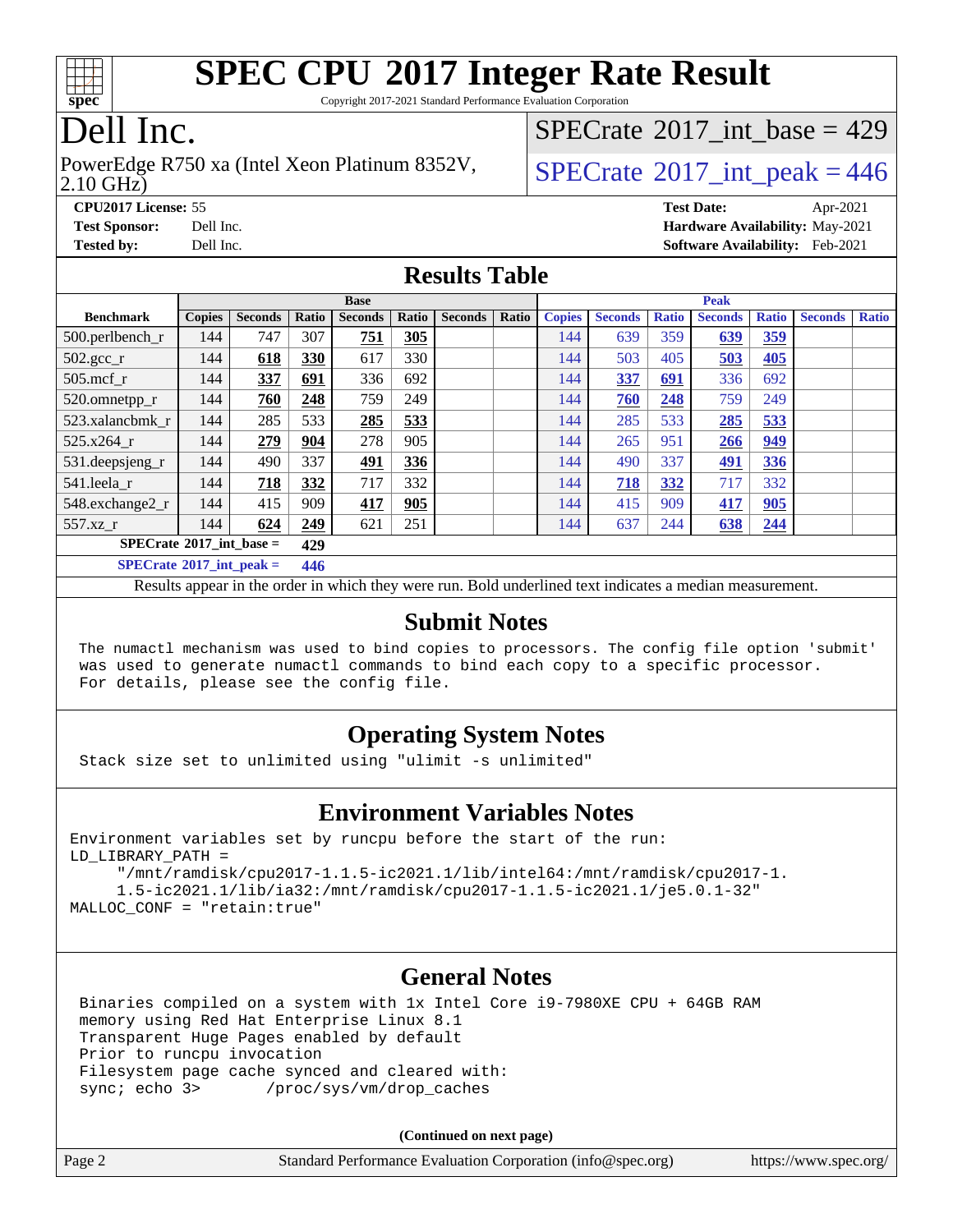

Copyright 2017-2021 Standard Performance Evaluation Corporation

### Dell Inc.

2.10 GHz) PowerEdge R750 xa (Intel Xeon Platinum 8352V,  $\vert$  [SPECrate](http://www.spec.org/auto/cpu2017/Docs/result-fields.html#SPECrate2017intpeak)<sup>®</sup>[2017\\_int\\_peak = 4](http://www.spec.org/auto/cpu2017/Docs/result-fields.html#SPECrate2017intpeak)46

 $SPECTate@2017_int\_base = 429$ 

**[CPU2017 License:](http://www.spec.org/auto/cpu2017/Docs/result-fields.html#CPU2017License)** 55 **[Test Date:](http://www.spec.org/auto/cpu2017/Docs/result-fields.html#TestDate)** Apr-2021

#### **[Test Sponsor:](http://www.spec.org/auto/cpu2017/Docs/result-fields.html#TestSponsor)** Dell Inc. **[Hardware Availability:](http://www.spec.org/auto/cpu2017/Docs/result-fields.html#HardwareAvailability)** May-2021 **[Tested by:](http://www.spec.org/auto/cpu2017/Docs/result-fields.html#Testedby)** Dell Inc. **[Software Availability:](http://www.spec.org/auto/cpu2017/Docs/result-fields.html#SoftwareAvailability)** Feb-2021

#### **[General Notes \(Continued\)](http://www.spec.org/auto/cpu2017/Docs/result-fields.html#GeneralNotes)**

 runcpu command invoked through numactl i.e.: numactl --interleave=all runcpu <etc> jemalloc, a general purpose malloc implementation built with the RedHat Enterprise 7.5, and the system compiler gcc 4.8.5 sources available from jemalloc.net or <https://github.com/jemalloc/jemalloc/releases> NA: The test sponsor attests, as of date of publication, that CVE-2017-5754 (Meltdown) is mitigated in the system as tested and documented. Yes: The test sponsor attests, as of date of publication, that CVE-2017-5753 (Spectre variant 1) is mitigated in the system as tested and documented. Yes: The test sponsor attests, as of date of publication, that CVE-2017-5715 (Spectre variant 2) is mitigated in the system as tested and documented. Benchmark run from a 225 GB ramdisk created with the cmd: "mount -t tmpfs -o size=225G tmpfs /mnt/ramdisk" **[Platform Notes](http://www.spec.org/auto/cpu2017/Docs/result-fields.html#PlatformNotes)** BIOS Settings: Sub NUMA Cluster : 2-Way Clustering Virtualization Technology : Disabled System Profile : Custom CPU Power Management : Maximum Performance C1E : Disabled C States : Autonomous Memory Patrol Scrub : Disabled Energy Efficiency Policy : Performance CPU Interconnect Bus Link Power Management : Disabled Sysinfo program /mnt/ramdisk/cpu2017-1.1.5-ic2021.1/bin/sysinfo Rev: r6538 of 2020-09-24 e8664e66d2d7080afeaa89d4b38e2f1c running on localhost.localdomain Tue Apr 20 15:22:55 2021 SUT (System Under Test) info as seen by some common utilities. For more information on this section, see <https://www.spec.org/cpu2017/Docs/config.html#sysinfo> From /proc/cpuinfo model name : Intel(R) Xeon(R) Platinum 8352V CPU @ 2.10GHz 2 "physical id"s (chips) 144 "processors" cores, siblings (Caution: counting these is hw and system dependent. The following

**(Continued on next page)**

| Page 3 | Standard Performance Evaluation Corporation (info@spec.org) | https://www.spec.org/ |
|--------|-------------------------------------------------------------|-----------------------|
|--------|-------------------------------------------------------------|-----------------------|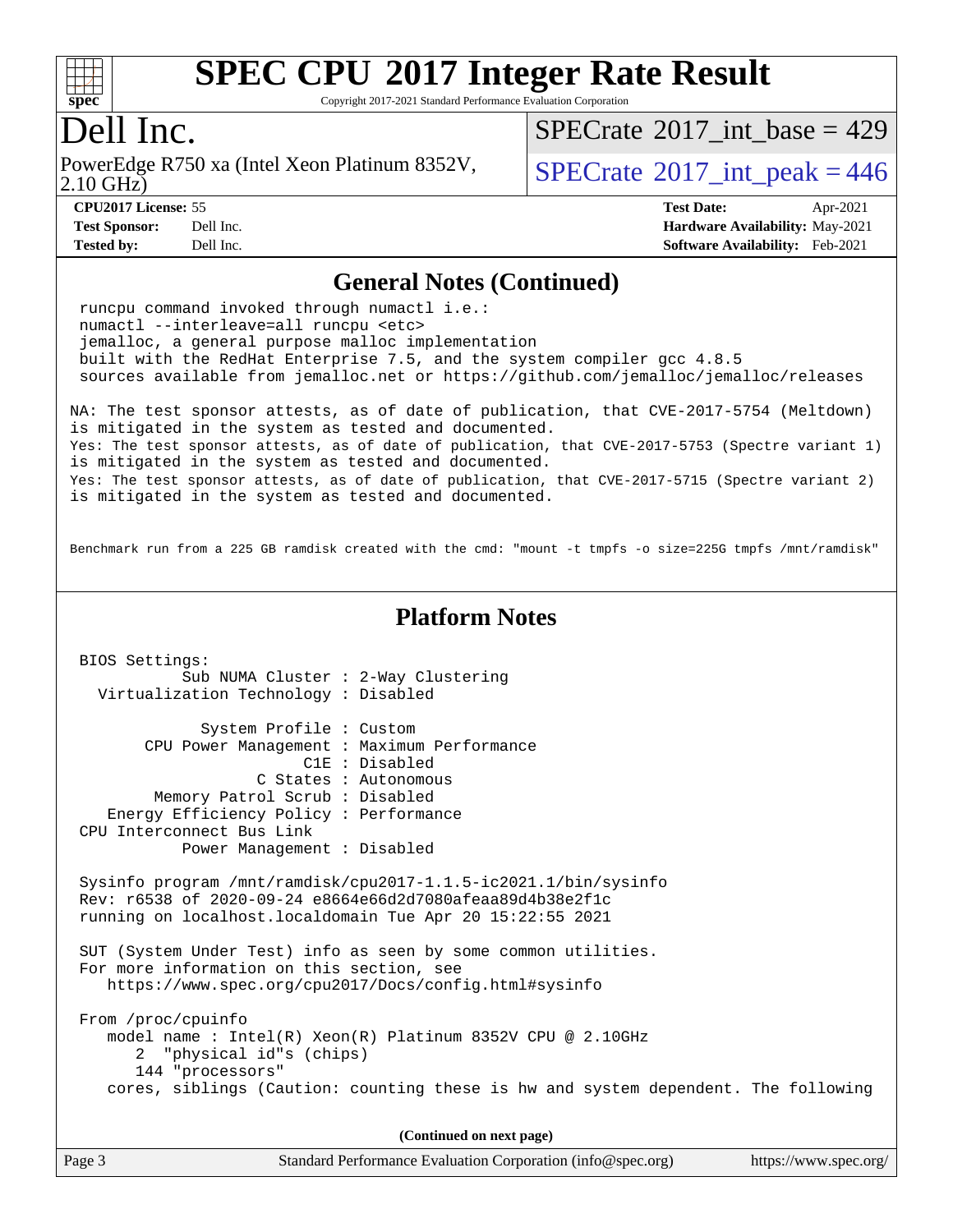

Copyright 2017-2021 Standard Performance Evaluation Corporation

## Dell Inc.

2.10 GHz) PowerEdge R750 xa (Intel Xeon Platinum 8352V,  $\vert$  [SPECrate](http://www.spec.org/auto/cpu2017/Docs/result-fields.html#SPECrate2017intpeak)<sup>®</sup>[2017\\_int\\_peak = 4](http://www.spec.org/auto/cpu2017/Docs/result-fields.html#SPECrate2017intpeak)46

 $SPECTate$ <sup>®</sup>[2017\\_int\\_base =](http://www.spec.org/auto/cpu2017/Docs/result-fields.html#SPECrate2017intbase) 429

**[CPU2017 License:](http://www.spec.org/auto/cpu2017/Docs/result-fields.html#CPU2017License)** 55 **[Test Date:](http://www.spec.org/auto/cpu2017/Docs/result-fields.html#TestDate)** Apr-2021 **[Test Sponsor:](http://www.spec.org/auto/cpu2017/Docs/result-fields.html#TestSponsor)** Dell Inc. **[Hardware Availability:](http://www.spec.org/auto/cpu2017/Docs/result-fields.html#HardwareAvailability)** May-2021 **[Tested by:](http://www.spec.org/auto/cpu2017/Docs/result-fields.html#Testedby)** Dell Inc. **[Software Availability:](http://www.spec.org/auto/cpu2017/Docs/result-fields.html#SoftwareAvailability)** Feb-2021

#### **[Platform Notes \(Continued\)](http://www.spec.org/auto/cpu2017/Docs/result-fields.html#PlatformNotes)**

 excerpts from /proc/cpuinfo might not be reliable. Use with caution.) cpu cores : 36 siblings : 72 physical 0: cores 0 1 2 3 4 5 6 7 10 11 12 13 14 15 16 17 18 19 20 21 22 23 24 25 26 27 28 29 30 31 32 33 34 35 physical 1: cores 0 1 2 3 4 5 6 7 10 11 12 13 14 15 16 17 18 19 20 21 22 23 24 25 26 27 28 29 30 31 32 33 34 35 From lscpu: Architecture: x86\_64 CPU op-mode(s): 32-bit, 64-bit Byte Order: Little Endian  $CPU(s):$  144 On-line CPU(s) list: 0-143 Thread(s) per core: 2 Core(s) per socket: 36 Socket(s): 2 NUMA node(s): 4 Vendor ID: GenuineIntel CPU family: 6 Model: 106 Model name: Intel(R) Xeon(R) Platinum 8352V CPU @ 2.10GHz Stepping: 6 CPU MHz: 2500.000 BogoMIPS: 4200.00 Virtualization: VT-x L1d cache: 48K L1i cache: 32K L2 cache: 1280K L3 cache: 55296K NUMA node0 CPU(s): 0,4,8,12,16,20,24,28,32,36,40,44,48,52,56,60,64,68,72,76,80,84,88,92,96,100,104,108, 112,116,120,124,128,132,136,140 NUMA node1 CPU(s): 2,6,10,14,18,22,26,30,34,38,42,46,50,54,58,62,66,70,74,78,82,86,90,94,98,102,106,110 ,114,118,122,126,130,134,138,142 NUMA node2 CPU(s): 1,5,9,13,17,21,25,29,33,37,41,45,49,53,57,61,65,69,73,77,81,85,89,93,97,101,105,109, 113,117,121,125,129,133,137,141 NUMA node3 CPU(s): 3,7,11,15,19,23,27,31,35,39,43,47,51,55,59,63,67,71,75,79,83,87,91,95,99,103,107,111 ,115,119,123,127,131,135,139,143 Flags: fpu vme de pse tsc msr pae mce cx8 apic sep mtrr pge mca cmov pat pse36 clflush dts acpi mmx fxsr sse sse2 ss ht tm pbe syscall nx pdpe1gb rdtscp lm constant\_tsc art arch\_perfmon pebs bts rep\_good nopl xtopology nonstop\_tsc cpuid aperfmperf pni pclmulqdq dtes64 monitor ds\_cpl vmx smx est tm2 ssse3 sdbg fma cx16 xtpr pdcm pcid dca sse4\_1 sse4\_2 x2apic movbe popcnt tsc\_deadline\_timer aes xsave **(Continued on next page)**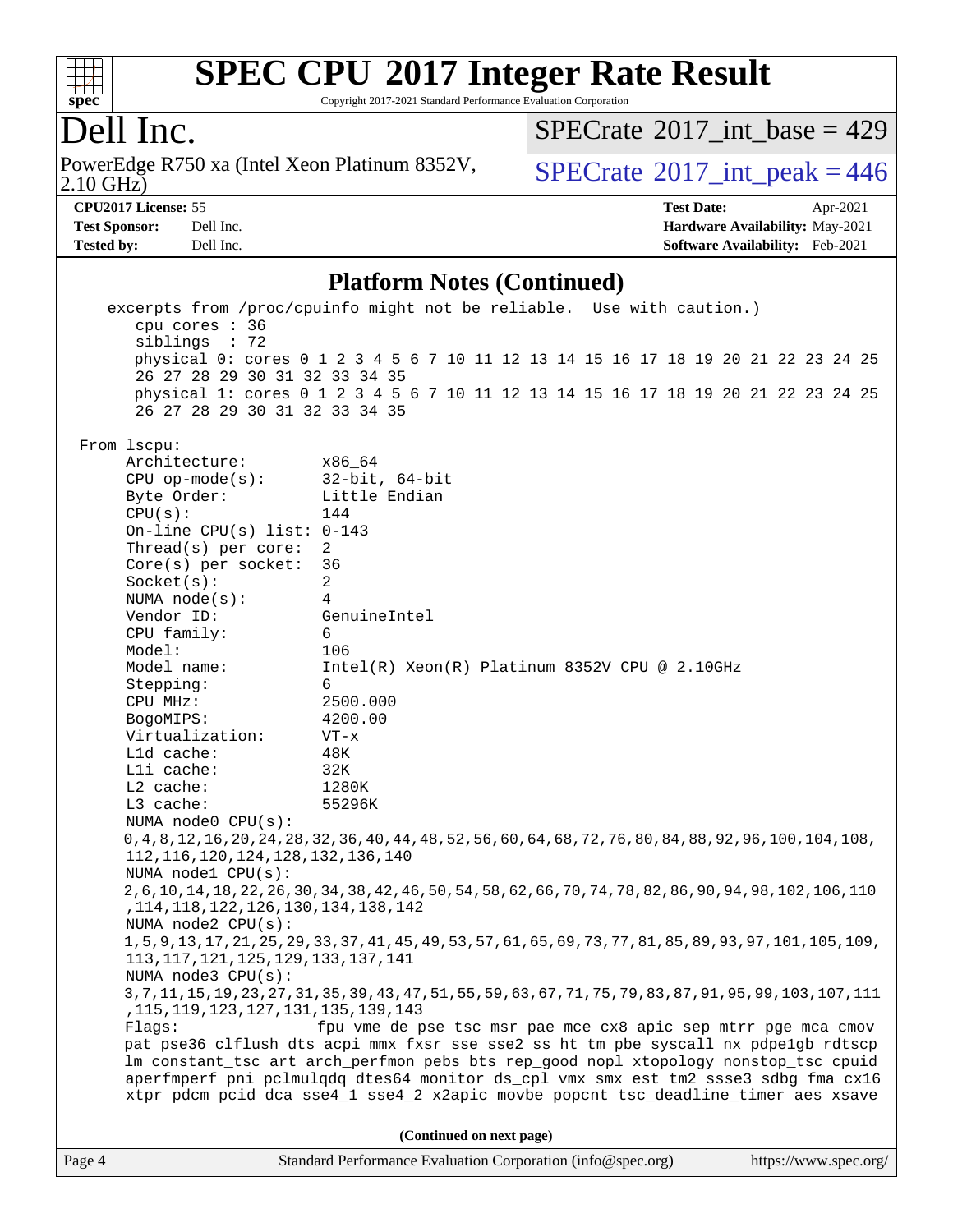

Copyright 2017-2021 Standard Performance Evaluation Corporation

### Dell Inc.

2.10 GHz) PowerEdge R750 xa (Intel Xeon Platinum 8352V,  $\vert$  [SPECrate](http://www.spec.org/auto/cpu2017/Docs/result-fields.html#SPECrate2017intpeak)<sup>®</sup>[2017\\_int\\_peak = 4](http://www.spec.org/auto/cpu2017/Docs/result-fields.html#SPECrate2017intpeak)46

 $SPECTate$ <sup>®</sup>[2017\\_int\\_base =](http://www.spec.org/auto/cpu2017/Docs/result-fields.html#SPECrate2017intbase) 429

**[Tested by:](http://www.spec.org/auto/cpu2017/Docs/result-fields.html#Testedby)** Dell Inc. **[Software Availability:](http://www.spec.org/auto/cpu2017/Docs/result-fields.html#SoftwareAvailability)** Feb-2021

**[CPU2017 License:](http://www.spec.org/auto/cpu2017/Docs/result-fields.html#CPU2017License)** 55 **[Test Date:](http://www.spec.org/auto/cpu2017/Docs/result-fields.html#TestDate)** Apr-2021 **[Test Sponsor:](http://www.spec.org/auto/cpu2017/Docs/result-fields.html#TestSponsor)** Dell Inc. **[Hardware Availability:](http://www.spec.org/auto/cpu2017/Docs/result-fields.html#HardwareAvailability)** May-2021

#### **[Platform Notes \(Continued\)](http://www.spec.org/auto/cpu2017/Docs/result-fields.html#PlatformNotes)**

avx f16c rdrand lahf lm abm 3dnowprefetch cpuid fault epb cat 13 invpcid single intel\_ppin ssbd mba ibrs ibpb stibp ibrs\_enhanced fsgsbase tsc\_adjust bmi1 hle avx2 smep bmi2 erms invpcid cqm rdt\_a avx512f avx512dq rdseed adx smap avx512ifma clflushopt clwb intel\_pt avx512cd sha\_ni avx512bw avx512vl xsaveopt xsavec xgetbv1 xsaves cqm\_llc cqm\_occup\_llc cqm\_mbm\_total cqm\_mbm\_local split\_lock\_detect wbnoinvd dtherm ida arat pln pts avx512vbmi umip pku ospke avx512\_vbmi2 gfni vaes vpclmulqdq avx512\_vnni avx512\_bitalg tme avx512\_vpopcntdq la57 rdpid md\_clear pconfig flush\_l1d arch\_capabilities /proc/cpuinfo cache data cache size : 55296 KB From numactl --hardware WARNING: a numactl 'node' might or might not correspond to a physical chip. available: 4 nodes (0-3) node 0 cpus: 0 4 8 12 16 20 24 28 32 36 40 44 48 52 56 60 64 68 72 76 80 84 88 92 96 100 104 108 112 116 120 124 128 132 136 140 node 0 size: 124798 MB node 0 free: 113261 MB node 1 cpus: 2 6 10 14 18 22 26 30 34 38 42 46 50 54 58 62 66 70 74 78 82 86 90 94 98 102 106 110 114 118 122 126 130 134 138 142 node 1 size: 125845 MB node 1 free: 127463 MB node 2 cpus: 1 5 9 13 17 21 25 29 33 37 41 45 49 53 57 61 65 69 73 77 81 85 89 93 97 101 105 109 113 117 121 125 129 133 137 141 node 2 size: 125856 MB node 2 free: 128458 MB node 3 cpus: 3 7 11 15 19 23 27 31 35 39 43 47 51 55 59 63 67 71 75 79 83 87 91 95 99 103 107 111 115 119 123 127 131 135 139 143 node 3 size: 125861 MB node 3 free: 128515 MB node distances: node 0 1 2 3 0: 10 11 20 20 1: 11 10 20 20 2: 20 20 10 11 3: 20 20 11 10 From /proc/meminfo MemTotal: 527788460 kB HugePages\_Total: 0 Hugepagesize: 2048 kB /sbin/tuned-adm active Current active profile: throughput-performance From /etc/\*release\* /etc/\*version\* **(Continued on next page)**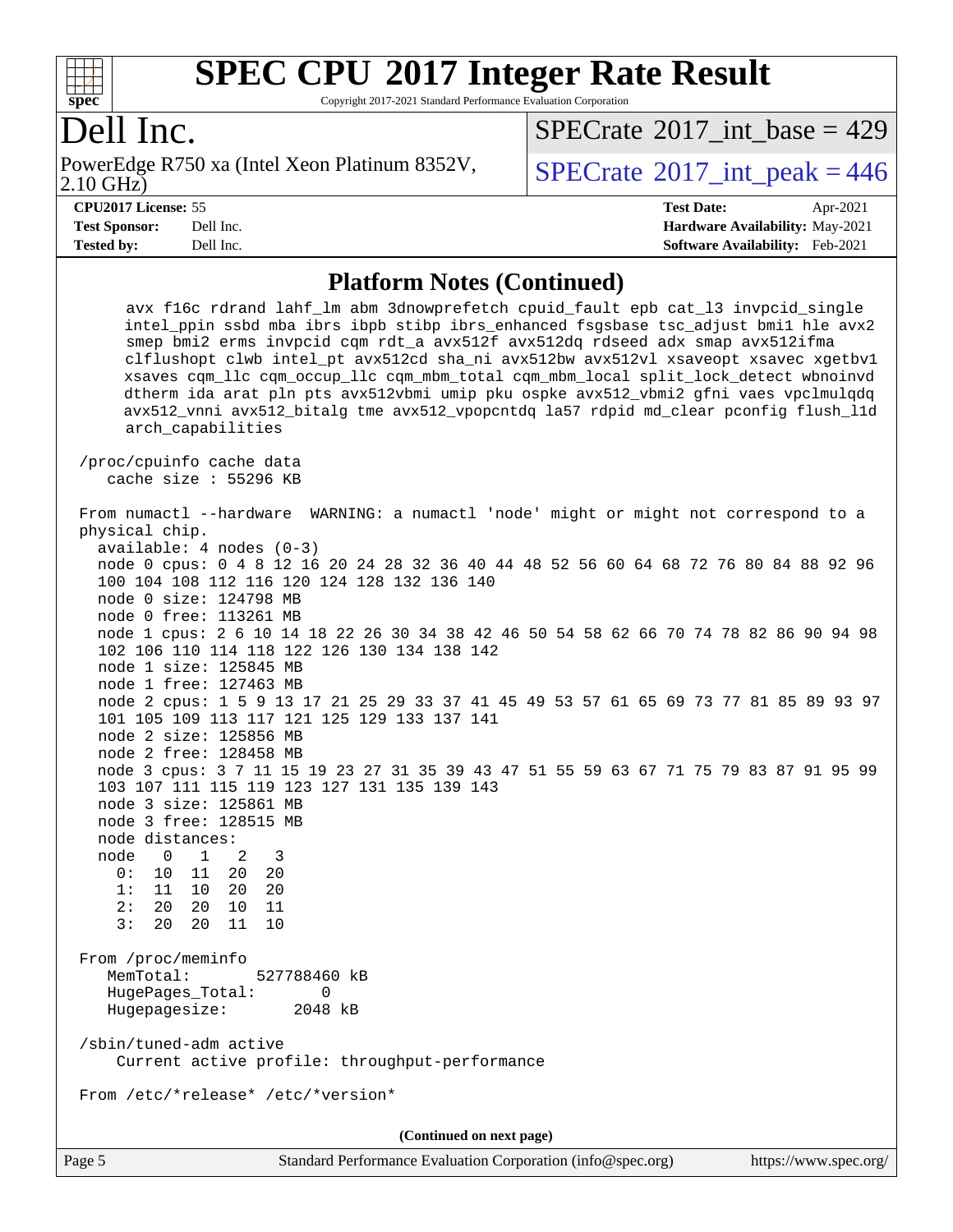

Copyright 2017-2021 Standard Performance Evaluation Corporation

# Dell Inc.

2.10 GHz) PowerEdge R750 xa (Intel Xeon Platinum 8352V,  $\big|$  [SPECrate](http://www.spec.org/auto/cpu2017/Docs/result-fields.html#SPECrate2017intpeak)<sup>®</sup>[2017\\_int\\_peak = 4](http://www.spec.org/auto/cpu2017/Docs/result-fields.html#SPECrate2017intpeak)46

 $SPECrate$ <sup>®</sup>[2017\\_int\\_base =](http://www.spec.org/auto/cpu2017/Docs/result-fields.html#SPECrate2017intbase) 429

**[CPU2017 License:](http://www.spec.org/auto/cpu2017/Docs/result-fields.html#CPU2017License)** 55 **[Test Date:](http://www.spec.org/auto/cpu2017/Docs/result-fields.html#TestDate)** Apr-2021 **[Test Sponsor:](http://www.spec.org/auto/cpu2017/Docs/result-fields.html#TestSponsor)** Dell Inc. **[Hardware Availability:](http://www.spec.org/auto/cpu2017/Docs/result-fields.html#HardwareAvailability)** May-2021 **[Tested by:](http://www.spec.org/auto/cpu2017/Docs/result-fields.html#Testedby)** Dell Inc. **[Software Availability:](http://www.spec.org/auto/cpu2017/Docs/result-fields.html#SoftwareAvailability)** Feb-2021

### **[Platform Notes \(Continued\)](http://www.spec.org/auto/cpu2017/Docs/result-fields.html#PlatformNotes)**

| Standard Performance Evaluation Corporation (info@spec.org)<br>Page 6                                                                                                                                                                                                                                                                      | https://www.spec.org/                                                                                          |
|--------------------------------------------------------------------------------------------------------------------------------------------------------------------------------------------------------------------------------------------------------------------------------------------------------------------------------------------|----------------------------------------------------------------------------------------------------------------|
| (Continued on next page)                                                                                                                                                                                                                                                                                                                   |                                                                                                                |
| Additional information from dmidecode follows. WARNING: Use caution when you interpret                                                                                                                                                                                                                                                     |                                                                                                                |
| From /sys/devices/virtual/dmi/id<br>Vendor:<br>Dell Inc.<br>Product:<br>PowerEdge R750 xa<br>Product Family: PowerEdge<br>Serial:<br>1234567                                                                                                                                                                                               |                                                                                                                |
| SPEC is set to: /mnt/ramdisk/cpu2017-1.1.5-ic2021.1<br>Size Used Avail Use% Mounted on<br>Filesystem<br>Type<br>tmpfs 225G 6.9G 219G 4% /mnt/ramdisk<br>tmpfs                                                                                                                                                                              |                                                                                                                |
| run-level 5 Apr 20 15:20                                                                                                                                                                                                                                                                                                                   |                                                                                                                |
| CVE-2020-0543 (Special Register Buffer Data Sampling): Not affected<br>CVE-2019-11135 (TSX Asynchronous Abort):                                                                                                                                                                                                                            | conditional, RSB filling<br>Not affected                                                                       |
| CVE-2017-5753 (Spectre variant 1):<br>$CVE-2017-5715$ (Spectre variant 2):                                                                                                                                                                                                                                                                 | Mitigation: usercopy/swapgs<br>barriers and __user pointer<br>sanitization<br>Mitigation: Enhanced IBRS, IBPB: |
|                                                                                                                                                                                                                                                                                                                                            | Bypass disabled via prctl and<br>seccomp                                                                       |
| CVE-2017-5754 (Meltdown):<br>CVE-2018-3639 (Speculative Store Bypass):                                                                                                                                                                                                                                                                     | Not affected<br>Mitigation: Speculative Store                                                                  |
| Microarchitectural Data Sampling:                                                                                                                                                                                                                                                                                                          | Not affected                                                                                                   |
| CVE-2018-3620 (L1 Terminal Fault):                                                                                                                                                                                                                                                                                                         | Not affected                                                                                                   |
| CVE-2018-12207 (iTLB Multihit):                                                                                                                                                                                                                                                                                                            | Not affected                                                                                                   |
| 2021 x86_64 x86_64 x86_64 GNU/Linux<br>Kernel self-reported vulnerability status:                                                                                                                                                                                                                                                          |                                                                                                                |
| uname $-a$ :<br>Linux localhost.localdomain 4.18.0-240.15.1.el8_3.x86_64 #1 SMP Wed Feb 3 03:12:15 EST                                                                                                                                                                                                                                     |                                                                                                                |
| ID_LIKE="fedora"<br>VERSION ID="8.3"<br>PLATFORM_ID="platform:el8"<br>PRETTY_NAME="Red Hat Enterprise Linux 8.3 (Ootpa)"<br>ANSI_COLOR="0;31"<br>redhat-release: Red Hat Enterprise Linux release 8.3 (Ootpa)<br>system-release: Red Hat Enterprise Linux release 8.3 (Ootpa)<br>system-release-cpe: cpe:/o:redhat:enterprise_linux:8.3:ga |                                                                                                                |
| os-release:<br>NAME="Red Hat Enterprise Linux"<br>VERSION="8.3 (Ootpa)"<br>$ID="rhe1"$                                                                                                                                                                                                                                                     |                                                                                                                |
|                                                                                                                                                                                                                                                                                                                                            |                                                                                                                |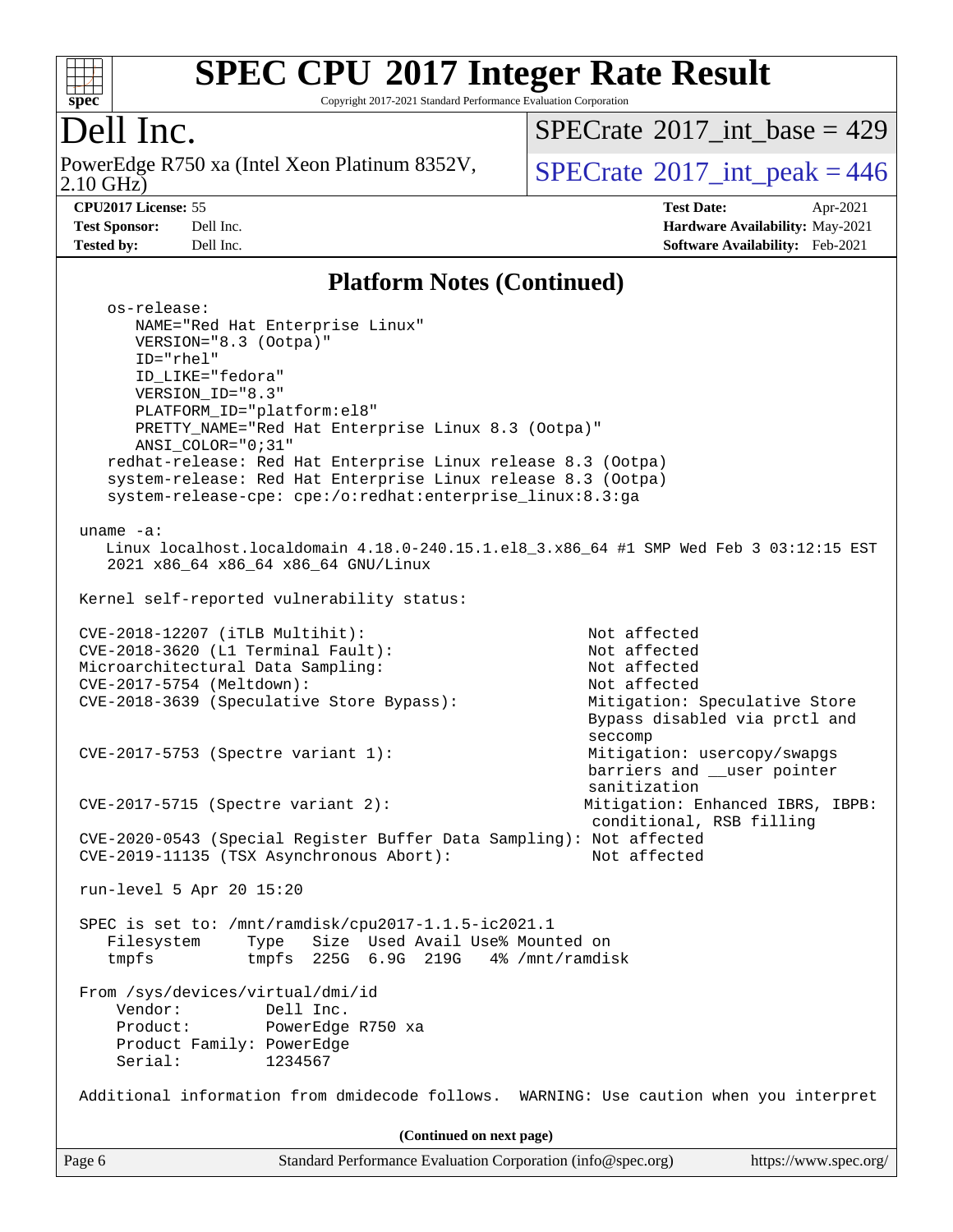

Copyright 2017-2021 Standard Performance Evaluation Corporation

### Dell Inc.

2.10 GHz) PowerEdge R750 xa (Intel Xeon Platinum 8352V,  $\vert$  [SPECrate](http://www.spec.org/auto/cpu2017/Docs/result-fields.html#SPECrate2017intpeak)<sup>®</sup>[2017\\_int\\_peak = 4](http://www.spec.org/auto/cpu2017/Docs/result-fields.html#SPECrate2017intpeak)46

 $SPECTate@2017_int\_base = 429$ 

**[Tested by:](http://www.spec.org/auto/cpu2017/Docs/result-fields.html#Testedby)** Dell Inc. **[Software Availability:](http://www.spec.org/auto/cpu2017/Docs/result-fields.html#SoftwareAvailability)** Feb-2021

**[CPU2017 License:](http://www.spec.org/auto/cpu2017/Docs/result-fields.html#CPU2017License)** 55 **[Test Date:](http://www.spec.org/auto/cpu2017/Docs/result-fields.html#TestDate)** Apr-2021 **[Test Sponsor:](http://www.spec.org/auto/cpu2017/Docs/result-fields.html#TestSponsor)** Dell Inc. **[Hardware Availability:](http://www.spec.org/auto/cpu2017/Docs/result-fields.html#HardwareAvailability)** May-2021

#### **[Platform Notes \(Continued\)](http://www.spec.org/auto/cpu2017/Docs/result-fields.html#PlatformNotes)**

 this section. The 'dmidecode' program reads system data which is "intended to allow hardware to be accurately determined", but the intent may not be met, as there are frequent changes to hardware, firmware, and the "DMTF SMBIOS" standard. Memory: 16x 002C069D002C 18ASF4G72PDZ-3G2E1 32 GB 2 rank 3200, configured at 2933 16x Not Specified Not Specified

#### BIOS:

 BIOS Vendor: Dell Inc. BIOS Version: 1.1.2 BIOS Date: 04/09/2021 BIOS Revision: 1.1

(End of data from sysinfo program)

#### **[Compiler Version Notes](http://www.spec.org/auto/cpu2017/Docs/result-fields.html#CompilerVersionNotes)**

| $500. perlbench_r (peak) 557. xz_r (peak)$                                                                                 |
|----------------------------------------------------------------------------------------------------------------------------|
| $Intel(R)$ C Intel(R) 64 Compiler Classic for applications running on Intel(R)<br>64, Version 2021.1 Build 20201112 000000 |
| Copyright (C) 1985-2020 Intel Corporation. All rights reserved.<br>----------------------------------                      |
|                                                                                                                            |
| 502.gcc $r(\text{peak})$<br>C                                                                                              |
| $Intel(R)$ oneAPI DPC++/C++ Compiler for applications running on $IA-32$ , Version<br>2021.1 Build 20201113                |
| Copyright (C) 1985-2020 Intel Corporation. All rights reserved.                                                            |
|                                                                                                                            |
| 500.perlbench $r(base)$ 502.qcc $r(base)$ 505.mcf $r(base, peak)$<br>C<br>$525.x264_r(base, peak) 557.xz_r(base)$          |
| Intel(R) oneAPI DPC++/C++ Compiler for applications running on Intel(R) $64$ ,<br>Version 2021.1 Build 20201113            |
| Copyright (C) 1985-2020 Intel Corporation. All rights reserved.                                                            |
|                                                                                                                            |
| $500. perlbench_r (peak) 557. xz_r (peak)$<br>C                                                                            |
| Intel(R) C Intel(R) 64 Compiler Classic for applications running on Intel(R)                                               |
| (Continued on next page)                                                                                                   |
| Page 7<br>Standard Performance Evaluation Corporation (info@spec.org)<br>https://www.spec.org/                             |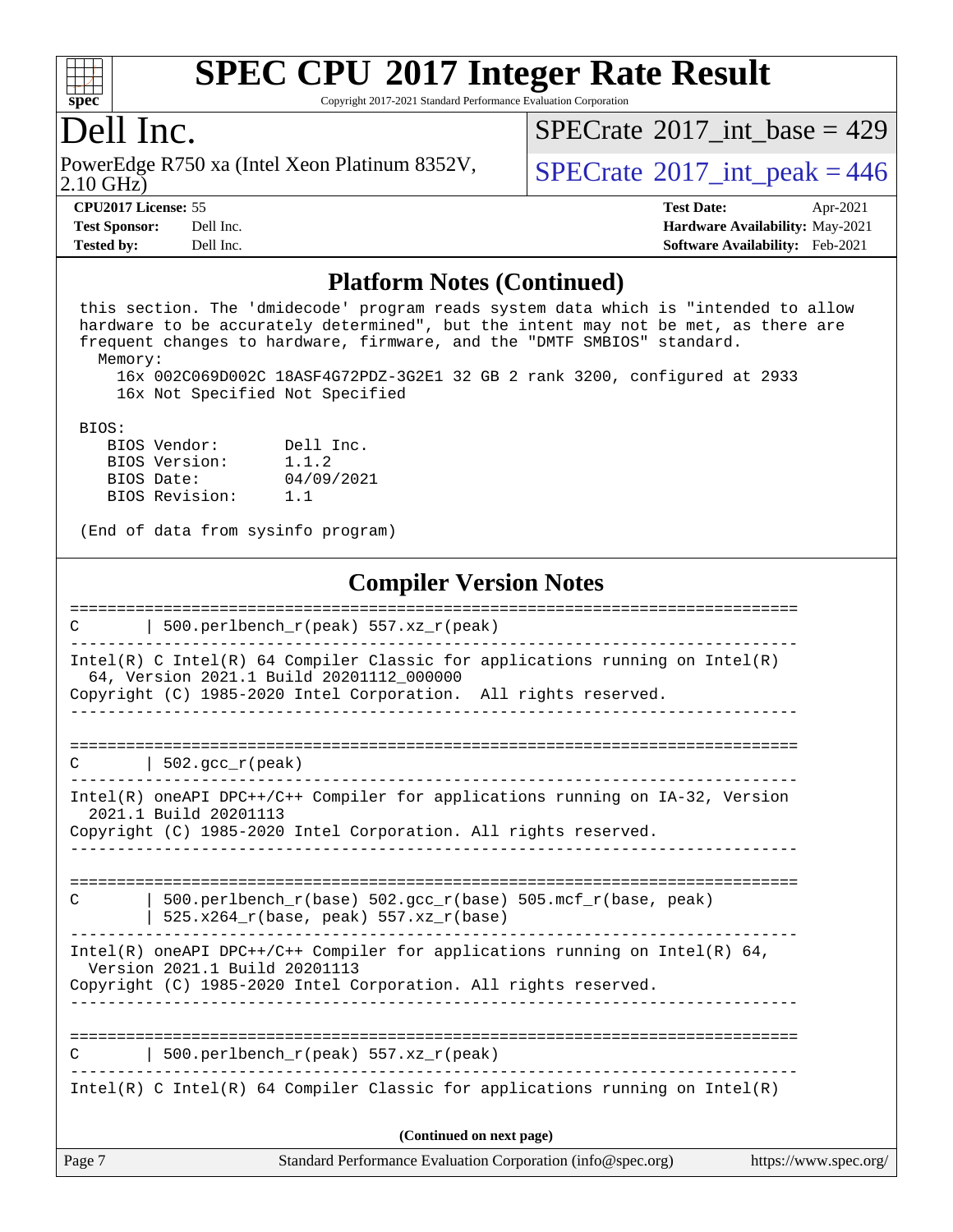

Copyright 2017-2021 Standard Performance Evaluation Corporation

# Dell Inc.

2.10 GHz) PowerEdge R750 xa (Intel Xeon Platinum 8352V,  $\big|$  [SPECrate](http://www.spec.org/auto/cpu2017/Docs/result-fields.html#SPECrate2017intpeak)<sup>®</sup>[2017\\_int\\_peak = 4](http://www.spec.org/auto/cpu2017/Docs/result-fields.html#SPECrate2017intpeak)46

 $SPECrate$ <sup>®</sup>[2017\\_int\\_base =](http://www.spec.org/auto/cpu2017/Docs/result-fields.html#SPECrate2017intbase) 429

**[CPU2017 License:](http://www.spec.org/auto/cpu2017/Docs/result-fields.html#CPU2017License)** 55 **[Test Date:](http://www.spec.org/auto/cpu2017/Docs/result-fields.html#TestDate)** Apr-2021 **[Test Sponsor:](http://www.spec.org/auto/cpu2017/Docs/result-fields.html#TestSponsor)** Dell Inc. **[Hardware Availability:](http://www.spec.org/auto/cpu2017/Docs/result-fields.html#HardwareAvailability)** May-2021 **[Tested by:](http://www.spec.org/auto/cpu2017/Docs/result-fields.html#Testedby)** Dell Inc. **[Software Availability:](http://www.spec.org/auto/cpu2017/Docs/result-fields.html#SoftwareAvailability)** Feb-2021

### **[Compiler Version Notes \(Continued\)](http://www.spec.org/auto/cpu2017/Docs/result-fields.html#CompilerVersionNotes)**

|        | 64, Version 2021.1 Build 20201112_000000<br>Copyright (C) 1985-2020 Intel Corporation. All rights reserved.                                                                                   |                       |
|--------|-----------------------------------------------------------------------------------------------------------------------------------------------------------------------------------------------|-----------------------|
| C      | $\vert$ 502.gcc_r(peak)                                                                                                                                                                       |                       |
|        | Intel(R) oneAPI DPC++/C++ Compiler for applications running on IA-32, Version<br>2021.1 Build 20201113<br>Copyright (C) 1985-2020 Intel Corporation. All rights reserved.                     |                       |
| C      | $500. perlbench_r(base) 502. gcc_r(base) 505.mcf_r(base, peak)$<br>$525.x264_r(base, peak) 557.xz_r(base)$                                                                                    |                       |
|        | $Intel(R)$ oneAPI DPC++/C++ Compiler for applications running on Intel(R) 64,<br>Version 2021.1 Build 20201113<br>Copyright (C) 1985-2020 Intel Corporation. All rights reserved.             |                       |
| C      | 500.perlbench_r(peak) 557.xz_r(peak)                                                                                                                                                          |                       |
|        | $Intel(R)$ C Intel(R) 64 Compiler Classic for applications running on Intel(R)<br>64, Version 2021.1 Build 20201112_000000<br>Copyright (C) 1985-2020 Intel Corporation. All rights reserved. |                       |
| C      | 502.gcc_r(peak)                                                                                                                                                                               |                       |
|        | Intel(R) oneAPI DPC++/C++ Compiler for applications running on IA-32, Version<br>2021.1 Build 20201113<br>Copyright (C) 1985-2020 Intel Corporation. All rights reserved.                     |                       |
| C      | 500.perlbench_r(base) 502.gcc_r(base) 505.mcf_r(base, peak)<br>$525.x264_r(base, peak) 557.xz_r(base)$                                                                                        |                       |
|        | Intel(R) oneAPI DPC++/C++ Compiler for applications running on Intel(R) $64$ ,<br>Version 2021.1 Build 20201113<br>Copyright (C) 1985-2020 Intel Corporation. All rights reserved.            |                       |
|        | (Continued on next page)                                                                                                                                                                      |                       |
| Page 8 | Standard Performance Evaluation Corporation (info@spec.org)                                                                                                                                   | https://www.spec.org/ |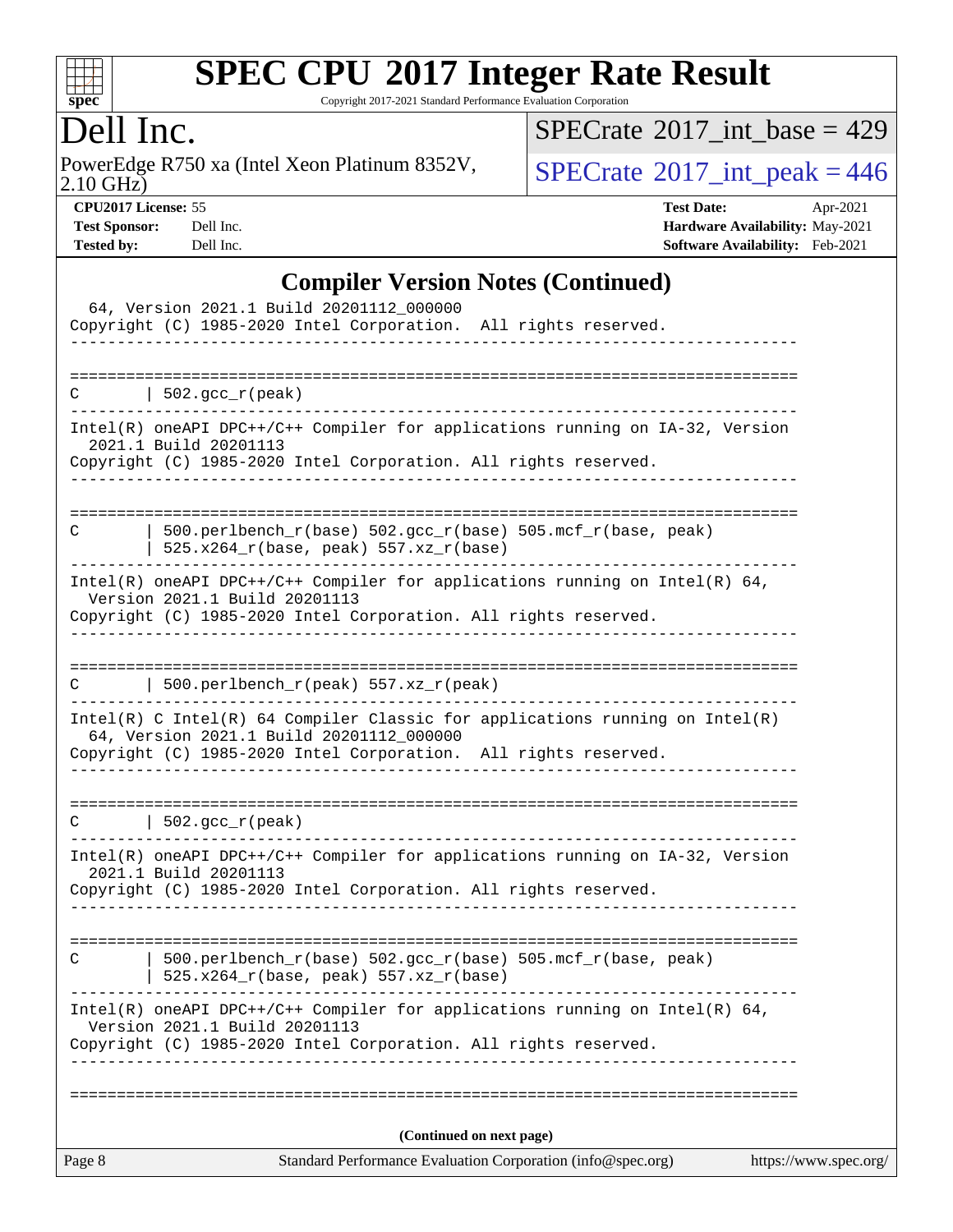

Copyright 2017-2021 Standard Performance Evaluation Corporation

# Dell Inc.

2.10 GHz) PowerEdge R750 xa (Intel Xeon Platinum 8352V,  $\vert$  [SPECrate](http://www.spec.org/auto/cpu2017/Docs/result-fields.html#SPECrate2017intpeak)<sup>®</sup>[2017\\_int\\_peak = 4](http://www.spec.org/auto/cpu2017/Docs/result-fields.html#SPECrate2017intpeak)46

 $SPECTate@2017_int\_base = 429$ 

| <b>Test Sponsor:</b> | Dell Inc. |
|----------------------|-----------|
| <b>Tested by:</b>    | Dell Inc. |

**[CPU2017 License:](http://www.spec.org/auto/cpu2017/Docs/result-fields.html#CPU2017License)** 55 **[Test Date:](http://www.spec.org/auto/cpu2017/Docs/result-fields.html#TestDate)** Apr-2021 **[Hardware Availability:](http://www.spec.org/auto/cpu2017/Docs/result-fields.html#HardwareAvailability)** May-2021 **[Software Availability:](http://www.spec.org/auto/cpu2017/Docs/result-fields.html#SoftwareAvailability)** Feb-2021

#### **[Compiler Version Notes \(Continued\)](http://www.spec.org/auto/cpu2017/Docs/result-fields.html#CompilerVersionNotes)**

| $C++$                                                                                                           | 520.omnetpp $r(base, peak)$ 523.xalancbmk $r(base, peak)$<br>531.deepsjeng_r(base, peak) 541.leela_r(base, peak)                                                                                    |  |  |  |
|-----------------------------------------------------------------------------------------------------------------|-----------------------------------------------------------------------------------------------------------------------------------------------------------------------------------------------------|--|--|--|
| Intel(R) oneAPI DPC++/C++ Compiler for applications running on Intel(R) $64$ ,<br>Version 2021.1 Build 20201113 |                                                                                                                                                                                                     |  |  |  |
|                                                                                                                 | Copyright (C) 1985-2020 Intel Corporation. All rights reserved.                                                                                                                                     |  |  |  |
|                                                                                                                 | Fortran   548. $exchange2 r(base, peak)$                                                                                                                                                            |  |  |  |
|                                                                                                                 | $Intel(R)$ Fortran Intel(R) 64 Compiler Classic for applications running on<br>Intel(R) 64, Version 2021.1 Build 20201112 000000<br>Copyright (C) 1985-2020 Intel Corporation. All rights reserved. |  |  |  |

------------------------------------------------------------------------------

### **[Base Compiler Invocation](http://www.spec.org/auto/cpu2017/Docs/result-fields.html#BaseCompilerInvocation)**

[C benchmarks](http://www.spec.org/auto/cpu2017/Docs/result-fields.html#Cbenchmarks): [icx](http://www.spec.org/cpu2017/results/res2021q2/cpu2017-20210426-25744.flags.html#user_CCbase_intel_icx_fe2d28d19ae2a5db7c42fe0f2a2aed77cb715edd4aeb23434404a8be6683fe239869bb6ca8154ca98265c2e3b9226a719a0efe2953a4a7018c379b7010ccf087)

[C++ benchmarks:](http://www.spec.org/auto/cpu2017/Docs/result-fields.html#CXXbenchmarks) [icpx](http://www.spec.org/cpu2017/results/res2021q2/cpu2017-20210426-25744.flags.html#user_CXXbase_intel_icpx_1e918ed14c436bf4b9b7c8bcdd51d4539fc71b3df010bd1e9f8732d9c34c2b2914e48204a846820f3c0ebb4095dea797a5c30b458ac0b6dffac65d78f781f5ca)

[Fortran benchmarks](http://www.spec.org/auto/cpu2017/Docs/result-fields.html#Fortranbenchmarks): [ifort](http://www.spec.org/cpu2017/results/res2021q2/cpu2017-20210426-25744.flags.html#user_FCbase_intel_ifort_8111460550e3ca792625aed983ce982f94888b8b503583aa7ba2b8303487b4d8a21a13e7191a45c5fd58ff318f48f9492884d4413fa793fd88dd292cad7027ca)

### **[Base Portability Flags](http://www.spec.org/auto/cpu2017/Docs/result-fields.html#BasePortabilityFlags)**

 500.perlbench\_r: [-DSPEC\\_LP64](http://www.spec.org/cpu2017/results/res2021q2/cpu2017-20210426-25744.flags.html#b500.perlbench_r_basePORTABILITY_DSPEC_LP64) [-DSPEC\\_LINUX\\_X64](http://www.spec.org/cpu2017/results/res2021q2/cpu2017-20210426-25744.flags.html#b500.perlbench_r_baseCPORTABILITY_DSPEC_LINUX_X64) 502.gcc\_r: [-DSPEC\\_LP64](http://www.spec.org/cpu2017/results/res2021q2/cpu2017-20210426-25744.flags.html#suite_basePORTABILITY502_gcc_r_DSPEC_LP64) 505.mcf\_r: [-DSPEC\\_LP64](http://www.spec.org/cpu2017/results/res2021q2/cpu2017-20210426-25744.flags.html#suite_basePORTABILITY505_mcf_r_DSPEC_LP64) 520.omnetpp\_r: [-DSPEC\\_LP64](http://www.spec.org/cpu2017/results/res2021q2/cpu2017-20210426-25744.flags.html#suite_basePORTABILITY520_omnetpp_r_DSPEC_LP64) 523.xalancbmk\_r: [-DSPEC\\_LP64](http://www.spec.org/cpu2017/results/res2021q2/cpu2017-20210426-25744.flags.html#suite_basePORTABILITY523_xalancbmk_r_DSPEC_LP64) [-DSPEC\\_LINUX](http://www.spec.org/cpu2017/results/res2021q2/cpu2017-20210426-25744.flags.html#b523.xalancbmk_r_baseCXXPORTABILITY_DSPEC_LINUX) 525.x264\_r: [-DSPEC\\_LP64](http://www.spec.org/cpu2017/results/res2021q2/cpu2017-20210426-25744.flags.html#suite_basePORTABILITY525_x264_r_DSPEC_LP64) 531.deepsjeng\_r: [-DSPEC\\_LP64](http://www.spec.org/cpu2017/results/res2021q2/cpu2017-20210426-25744.flags.html#suite_basePORTABILITY531_deepsjeng_r_DSPEC_LP64) 541.leela\_r: [-DSPEC\\_LP64](http://www.spec.org/cpu2017/results/res2021q2/cpu2017-20210426-25744.flags.html#suite_basePORTABILITY541_leela_r_DSPEC_LP64) 548.exchange2\_r: [-DSPEC\\_LP64](http://www.spec.org/cpu2017/results/res2021q2/cpu2017-20210426-25744.flags.html#suite_basePORTABILITY548_exchange2_r_DSPEC_LP64) 557.xz\_r: [-DSPEC\\_LP64](http://www.spec.org/cpu2017/results/res2021q2/cpu2017-20210426-25744.flags.html#suite_basePORTABILITY557_xz_r_DSPEC_LP64)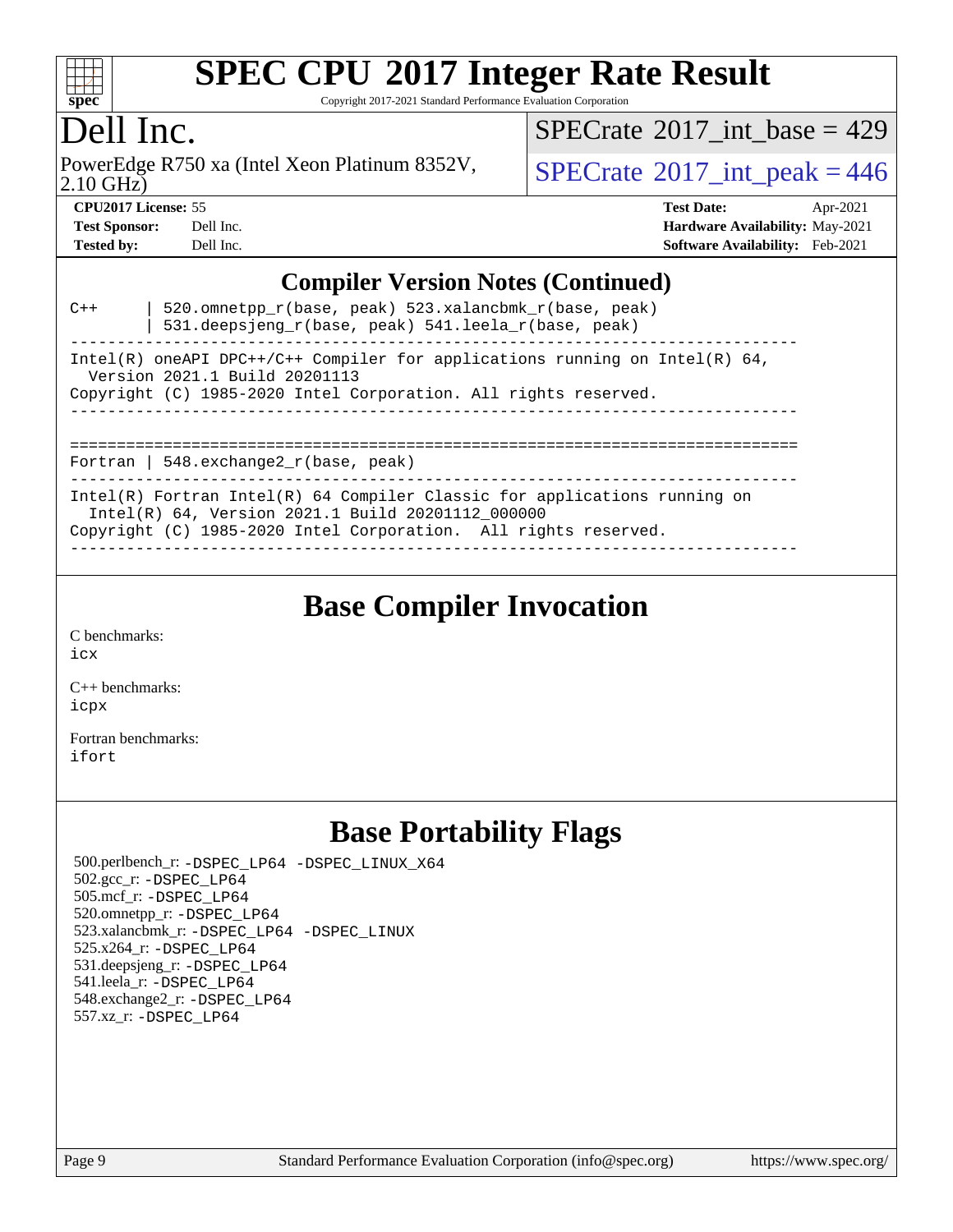

Copyright 2017-2021 Standard Performance Evaluation Corporation

# Dell Inc.

PowerEdge R750 xa (Intel Xeon Platinum 8352V, 2.10 GHz)

 $SPECTate$ <sup>®</sup>[2017\\_int\\_base =](http://www.spec.org/auto/cpu2017/Docs/result-fields.html#SPECrate2017intbase) 429

 $SPECTate$ <sup>®</sup>[2017\\_int\\_peak = 4](http://www.spec.org/auto/cpu2017/Docs/result-fields.html#SPECrate2017intpeak)46

**[CPU2017 License:](http://www.spec.org/auto/cpu2017/Docs/result-fields.html#CPU2017License)** 55 **[Test Date:](http://www.spec.org/auto/cpu2017/Docs/result-fields.html#TestDate)** Apr-2021 **[Test Sponsor:](http://www.spec.org/auto/cpu2017/Docs/result-fields.html#TestSponsor)** Dell Inc. **[Hardware Availability:](http://www.spec.org/auto/cpu2017/Docs/result-fields.html#HardwareAvailability)** May-2021 **[Tested by:](http://www.spec.org/auto/cpu2017/Docs/result-fields.html#Testedby)** Dell Inc. **[Software Availability:](http://www.spec.org/auto/cpu2017/Docs/result-fields.html#SoftwareAvailability)** Feb-2021

# **[Base Optimization Flags](http://www.spec.org/auto/cpu2017/Docs/result-fields.html#BaseOptimizationFlags)**

#### [C benchmarks](http://www.spec.org/auto/cpu2017/Docs/result-fields.html#Cbenchmarks):

[-w](http://www.spec.org/cpu2017/results/res2021q2/cpu2017-20210426-25744.flags.html#user_CCbase_supress_warning_66fb2c4e5c1dd10f38bdd29623979399e5ae75ae6e5453792d82ef66afed381df4a8602f92cac8d2ea0fffa7b93b4b1ccb9ecad4af01c9b2fe338b2082ae3859) [-std=c11](http://www.spec.org/cpu2017/results/res2021q2/cpu2017-20210426-25744.flags.html#user_CCbase_std-icc-std_0e1c27790398a4642dfca32ffe6c27b5796f9c2d2676156f2e42c9c44eaad0c049b1cdb667a270c34d979996257aeb8fc440bfb01818dbc9357bd9d174cb8524) [-m64](http://www.spec.org/cpu2017/results/res2021q2/cpu2017-20210426-25744.flags.html#user_CCbase_m64-icc) [-Wl,-z,muldefs](http://www.spec.org/cpu2017/results/res2021q2/cpu2017-20210426-25744.flags.html#user_CCbase_link_force_multiple1_b4cbdb97b34bdee9ceefcfe54f4c8ea74255f0b02a4b23e853cdb0e18eb4525ac79b5a88067c842dd0ee6996c24547a27a4b99331201badda8798ef8a743f577) [-xCORE-AVX512](http://www.spec.org/cpu2017/results/res2021q2/cpu2017-20210426-25744.flags.html#user_CCbase_f-xCORE-AVX512) [-O3](http://www.spec.org/cpu2017/results/res2021q2/cpu2017-20210426-25744.flags.html#user_CCbase_f-O3) [-ffast-math](http://www.spec.org/cpu2017/results/res2021q2/cpu2017-20210426-25744.flags.html#user_CCbase_f-ffast-math) [-flto](http://www.spec.org/cpu2017/results/res2021q2/cpu2017-20210426-25744.flags.html#user_CCbase_f-flto) [-mfpmath=sse](http://www.spec.org/cpu2017/results/res2021q2/cpu2017-20210426-25744.flags.html#user_CCbase_f-mfpmath_70eb8fac26bde974f8ab713bc9086c5621c0b8d2f6c86f38af0bd7062540daf19db5f3a066d8c6684be05d84c9b6322eb3b5be6619d967835195b93d6c02afa1) [-funroll-loops](http://www.spec.org/cpu2017/results/res2021q2/cpu2017-20210426-25744.flags.html#user_CCbase_f-funroll-loops) [-qopt-mem-layout-trans=4](http://www.spec.org/cpu2017/results/res2021q2/cpu2017-20210426-25744.flags.html#user_CCbase_f-qopt-mem-layout-trans_fa39e755916c150a61361b7846f310bcdf6f04e385ef281cadf3647acec3f0ae266d1a1d22d972a7087a248fd4e6ca390a3634700869573d231a252c784941a8) [-mbranches-within-32B-boundaries](http://www.spec.org/cpu2017/results/res2021q2/cpu2017-20210426-25744.flags.html#user_CCbase_f-mbranches-within-32B-boundaries) [-L/opt/intel/oneapi/compiler/2021.1.1/linux/compiler/lib/intel64\\_lin](http://www.spec.org/cpu2017/results/res2021q2/cpu2017-20210426-25744.flags.html#user_CCbase_linkpath_f3ac96bc44eb3356c66274e76f12ce7989555e6431aa425d8bf37251b5a0a8e4f20d385a762420f3e0cdf627bb737484454017ddfa67f55a42ce17058c8be12d) [-lqkmalloc](http://www.spec.org/cpu2017/results/res2021q2/cpu2017-20210426-25744.flags.html#user_CCbase_qkmalloc_link_lib_79a818439969f771c6bc311cfd333c00fc099dad35c030f5aab9dda831713d2015205805422f83de8875488a2991c0a156aaa600e1f9138f8fc37004abc96dc5) [C++ benchmarks](http://www.spec.org/auto/cpu2017/Docs/result-fields.html#CXXbenchmarks): [-w](http://www.spec.org/cpu2017/results/res2021q2/cpu2017-20210426-25744.flags.html#user_CXXbase_supress_warning_66fb2c4e5c1dd10f38bdd29623979399e5ae75ae6e5453792d82ef66afed381df4a8602f92cac8d2ea0fffa7b93b4b1ccb9ecad4af01c9b2fe338b2082ae3859) [-m64](http://www.spec.org/cpu2017/results/res2021q2/cpu2017-20210426-25744.flags.html#user_CXXbase_m64-icc) [-Wl,-z,muldefs](http://www.spec.org/cpu2017/results/res2021q2/cpu2017-20210426-25744.flags.html#user_CXXbase_link_force_multiple1_b4cbdb97b34bdee9ceefcfe54f4c8ea74255f0b02a4b23e853cdb0e18eb4525ac79b5a88067c842dd0ee6996c24547a27a4b99331201badda8798ef8a743f577) [-xCORE-AVX512](http://www.spec.org/cpu2017/results/res2021q2/cpu2017-20210426-25744.flags.html#user_CXXbase_f-xCORE-AVX512) [-O3](http://www.spec.org/cpu2017/results/res2021q2/cpu2017-20210426-25744.flags.html#user_CXXbase_f-O3) [-ffast-math](http://www.spec.org/cpu2017/results/res2021q2/cpu2017-20210426-25744.flags.html#user_CXXbase_f-ffast-math) [-flto](http://www.spec.org/cpu2017/results/res2021q2/cpu2017-20210426-25744.flags.html#user_CXXbase_f-flto) [-mfpmath=sse](http://www.spec.org/cpu2017/results/res2021q2/cpu2017-20210426-25744.flags.html#user_CXXbase_f-mfpmath_70eb8fac26bde974f8ab713bc9086c5621c0b8d2f6c86f38af0bd7062540daf19db5f3a066d8c6684be05d84c9b6322eb3b5be6619d967835195b93d6c02afa1) [-funroll-loops](http://www.spec.org/cpu2017/results/res2021q2/cpu2017-20210426-25744.flags.html#user_CXXbase_f-funroll-loops) [-qopt-mem-layout-trans=4](http://www.spec.org/cpu2017/results/res2021q2/cpu2017-20210426-25744.flags.html#user_CXXbase_f-qopt-mem-layout-trans_fa39e755916c150a61361b7846f310bcdf6f04e385ef281cadf3647acec3f0ae266d1a1d22d972a7087a248fd4e6ca390a3634700869573d231a252c784941a8) [-mbranches-within-32B-boundaries](http://www.spec.org/cpu2017/results/res2021q2/cpu2017-20210426-25744.flags.html#user_CXXbase_f-mbranches-within-32B-boundaries) [-L/opt/intel/oneapi/compiler/2021.1.1/linux/compiler/lib/intel64\\_lin](http://www.spec.org/cpu2017/results/res2021q2/cpu2017-20210426-25744.flags.html#user_CXXbase_linkpath_f3ac96bc44eb3356c66274e76f12ce7989555e6431aa425d8bf37251b5a0a8e4f20d385a762420f3e0cdf627bb737484454017ddfa67f55a42ce17058c8be12d) [-lqkmalloc](http://www.spec.org/cpu2017/results/res2021q2/cpu2017-20210426-25744.flags.html#user_CXXbase_qkmalloc_link_lib_79a818439969f771c6bc311cfd333c00fc099dad35c030f5aab9dda831713d2015205805422f83de8875488a2991c0a156aaa600e1f9138f8fc37004abc96dc5) [Fortran benchmarks:](http://www.spec.org/auto/cpu2017/Docs/result-fields.html#Fortranbenchmarks) [-w](http://www.spec.org/cpu2017/results/res2021q2/cpu2017-20210426-25744.flags.html#user_FCbase_supress_warning_66fb2c4e5c1dd10f38bdd29623979399e5ae75ae6e5453792d82ef66afed381df4a8602f92cac8d2ea0fffa7b93b4b1ccb9ecad4af01c9b2fe338b2082ae3859) [-m64](http://www.spec.org/cpu2017/results/res2021q2/cpu2017-20210426-25744.flags.html#user_FCbase_m64-icc) [-Wl,-z,muldefs](http://www.spec.org/cpu2017/results/res2021q2/cpu2017-20210426-25744.flags.html#user_FCbase_link_force_multiple1_b4cbdb97b34bdee9ceefcfe54f4c8ea74255f0b02a4b23e853cdb0e18eb4525ac79b5a88067c842dd0ee6996c24547a27a4b99331201badda8798ef8a743f577) [-xCORE-AVX512](http://www.spec.org/cpu2017/results/res2021q2/cpu2017-20210426-25744.flags.html#user_FCbase_f-xCORE-AVX512) [-O3](http://www.spec.org/cpu2017/results/res2021q2/cpu2017-20210426-25744.flags.html#user_FCbase_f-O3) [-ipo](http://www.spec.org/cpu2017/results/res2021q2/cpu2017-20210426-25744.flags.html#user_FCbase_f-ipo) [-no-prec-div](http://www.spec.org/cpu2017/results/res2021q2/cpu2017-20210426-25744.flags.html#user_FCbase_f-no-prec-div) [-qopt-mem-layout-trans=4](http://www.spec.org/cpu2017/results/res2021q2/cpu2017-20210426-25744.flags.html#user_FCbase_f-qopt-mem-layout-trans_fa39e755916c150a61361b7846f310bcdf6f04e385ef281cadf3647acec3f0ae266d1a1d22d972a7087a248fd4e6ca390a3634700869573d231a252c784941a8) [-nostandard-realloc-lhs](http://www.spec.org/cpu2017/results/res2021q2/cpu2017-20210426-25744.flags.html#user_FCbase_f_2003_std_realloc_82b4557e90729c0f113870c07e44d33d6f5a304b4f63d4c15d2d0f1fab99f5daaed73bdb9275d9ae411527f28b936061aa8b9c8f2d63842963b95c9dd6426b8a) [-align array32byte](http://www.spec.org/cpu2017/results/res2021q2/cpu2017-20210426-25744.flags.html#user_FCbase_align_array32byte_b982fe038af199962ba9a80c053b8342c548c85b40b8e86eb3cc33dee0d7986a4af373ac2d51c3f7cf710a18d62fdce2948f201cd044323541f22fc0fffc51b6) [-auto](http://www.spec.org/cpu2017/results/res2021q2/cpu2017-20210426-25744.flags.html#user_FCbase_f-auto) [-mbranches-within-32B-boundaries](http://www.spec.org/cpu2017/results/res2021q2/cpu2017-20210426-25744.flags.html#user_FCbase_f-mbranches-within-32B-boundaries) [-L/opt/intel/oneapi/compiler/2021.1.1/linux/compiler/lib/intel64\\_lin](http://www.spec.org/cpu2017/results/res2021q2/cpu2017-20210426-25744.flags.html#user_FCbase_linkpath_f3ac96bc44eb3356c66274e76f12ce7989555e6431aa425d8bf37251b5a0a8e4f20d385a762420f3e0cdf627bb737484454017ddfa67f55a42ce17058c8be12d)

[-lqkmalloc](http://www.spec.org/cpu2017/results/res2021q2/cpu2017-20210426-25744.flags.html#user_FCbase_qkmalloc_link_lib_79a818439969f771c6bc311cfd333c00fc099dad35c030f5aab9dda831713d2015205805422f83de8875488a2991c0a156aaa600e1f9138f8fc37004abc96dc5)

### **[Peak Compiler Invocation](http://www.spec.org/auto/cpu2017/Docs/result-fields.html#PeakCompilerInvocation)**

[C benchmarks \(except as noted below\)](http://www.spec.org/auto/cpu2017/Docs/result-fields.html#Cbenchmarksexceptasnotedbelow): [icx](http://www.spec.org/cpu2017/results/res2021q2/cpu2017-20210426-25744.flags.html#user_CCpeak_intel_icx_fe2d28d19ae2a5db7c42fe0f2a2aed77cb715edd4aeb23434404a8be6683fe239869bb6ca8154ca98265c2e3b9226a719a0efe2953a4a7018c379b7010ccf087)

500.perlbench\_r: [icc](http://www.spec.org/cpu2017/results/res2021q2/cpu2017-20210426-25744.flags.html#user_peakCCLD500_perlbench_r_intel_icc_66fc1ee009f7361af1fbd72ca7dcefbb700085f36577c54f309893dd4ec40d12360134090235512931783d35fd58c0460139e722d5067c5574d8eaf2b3e37e92)

557.xz\_r: [icc](http://www.spec.org/cpu2017/results/res2021q2/cpu2017-20210426-25744.flags.html#user_peakCCLD557_xz_r_intel_icc_66fc1ee009f7361af1fbd72ca7dcefbb700085f36577c54f309893dd4ec40d12360134090235512931783d35fd58c0460139e722d5067c5574d8eaf2b3e37e92)

[C++ benchmarks:](http://www.spec.org/auto/cpu2017/Docs/result-fields.html#CXXbenchmarks) [icpx](http://www.spec.org/cpu2017/results/res2021q2/cpu2017-20210426-25744.flags.html#user_CXXpeak_intel_icpx_1e918ed14c436bf4b9b7c8bcdd51d4539fc71b3df010bd1e9f8732d9c34c2b2914e48204a846820f3c0ebb4095dea797a5c30b458ac0b6dffac65d78f781f5ca)

[Fortran benchmarks](http://www.spec.org/auto/cpu2017/Docs/result-fields.html#Fortranbenchmarks): [ifort](http://www.spec.org/cpu2017/results/res2021q2/cpu2017-20210426-25744.flags.html#user_FCpeak_intel_ifort_8111460550e3ca792625aed983ce982f94888b8b503583aa7ba2b8303487b4d8a21a13e7191a45c5fd58ff318f48f9492884d4413fa793fd88dd292cad7027ca)

# **[Peak Portability Flags](http://www.spec.org/auto/cpu2017/Docs/result-fields.html#PeakPortabilityFlags)**

 500.perlbench\_r: [-DSPEC\\_LP64](http://www.spec.org/cpu2017/results/res2021q2/cpu2017-20210426-25744.flags.html#b500.perlbench_r_peakPORTABILITY_DSPEC_LP64) [-DSPEC\\_LINUX\\_X64](http://www.spec.org/cpu2017/results/res2021q2/cpu2017-20210426-25744.flags.html#b500.perlbench_r_peakCPORTABILITY_DSPEC_LINUX_X64) 502.gcc\_r: [-D\\_FILE\\_OFFSET\\_BITS=64](http://www.spec.org/cpu2017/results/res2021q2/cpu2017-20210426-25744.flags.html#user_peakPORTABILITY502_gcc_r_file_offset_bits_64_5ae949a99b284ddf4e95728d47cb0843d81b2eb0e18bdfe74bbf0f61d0b064f4bda2f10ea5eb90e1dcab0e84dbc592acfc5018bc955c18609f94ddb8d550002c) 505.mcf\_r: [-DSPEC\\_LP64](http://www.spec.org/cpu2017/results/res2021q2/cpu2017-20210426-25744.flags.html#suite_peakPORTABILITY505_mcf_r_DSPEC_LP64)

**(Continued on next page)**

Page 10 Standard Performance Evaluation Corporation [\(info@spec.org\)](mailto:info@spec.org) <https://www.spec.org/>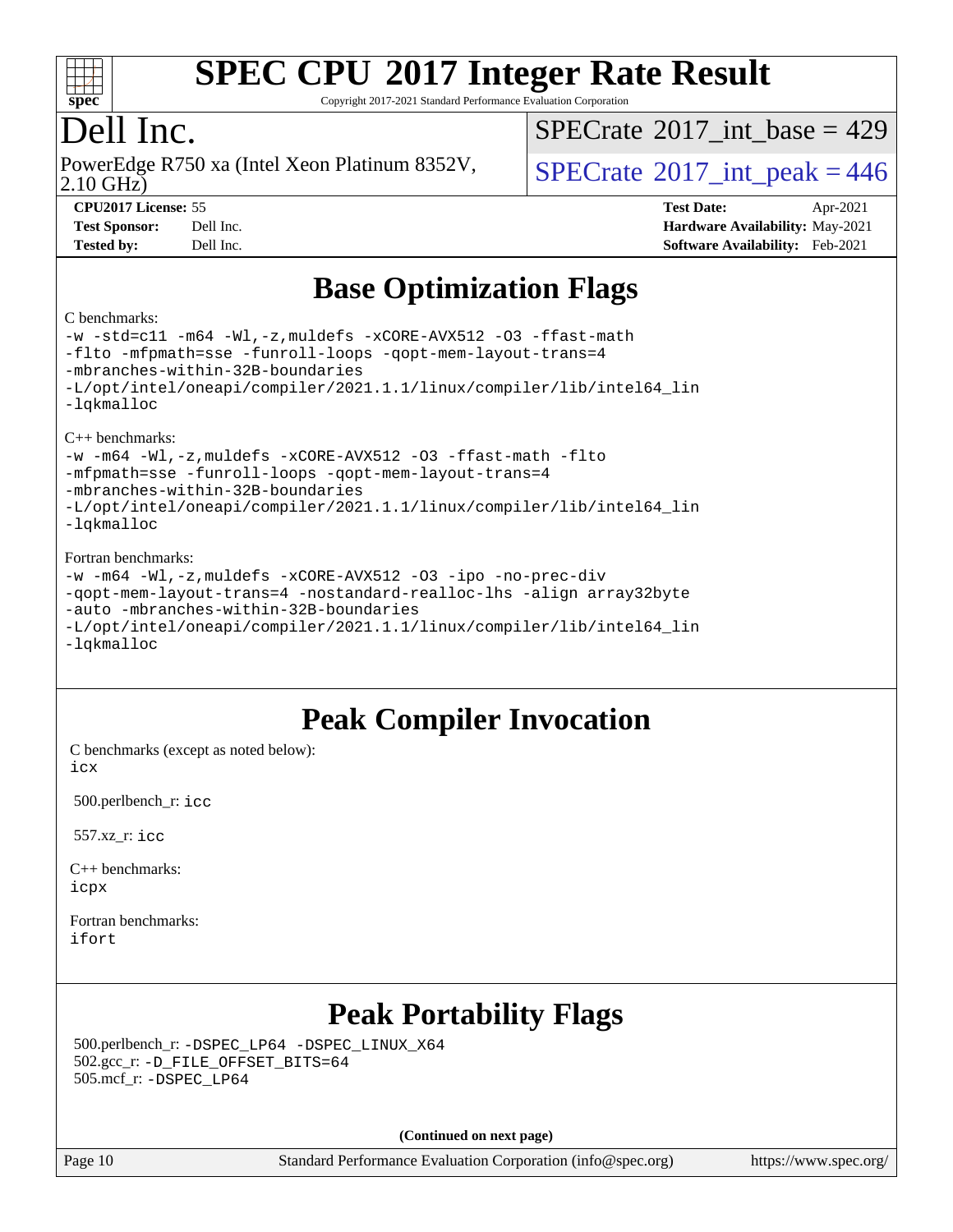

Copyright 2017-2021 Standard Performance Evaluation Corporation

# Dell Inc.

PowerEdge R750 xa (Intel Xeon Platinum 8352V, 2.10 GHz)

 $SPECTate$ <sup>®</sup>[2017\\_int\\_base =](http://www.spec.org/auto/cpu2017/Docs/result-fields.html#SPECrate2017intbase) 429

 $SPECTate$ <sup>®</sup>[2017\\_int\\_peak = 4](http://www.spec.org/auto/cpu2017/Docs/result-fields.html#SPECrate2017intpeak)46

**[CPU2017 License:](http://www.spec.org/auto/cpu2017/Docs/result-fields.html#CPU2017License)** 55 **[Test Date:](http://www.spec.org/auto/cpu2017/Docs/result-fields.html#TestDate)** Apr-2021 **[Test Sponsor:](http://www.spec.org/auto/cpu2017/Docs/result-fields.html#TestSponsor)** Dell Inc. **[Hardware Availability:](http://www.spec.org/auto/cpu2017/Docs/result-fields.html#HardwareAvailability)** May-2021 **[Tested by:](http://www.spec.org/auto/cpu2017/Docs/result-fields.html#Testedby)** Dell Inc. **[Software Availability:](http://www.spec.org/auto/cpu2017/Docs/result-fields.html#SoftwareAvailability)** Feb-2021

# **[Peak Portability Flags \(Continued\)](http://www.spec.org/auto/cpu2017/Docs/result-fields.html#PeakPortabilityFlags)**

 520.omnetpp\_r: [-DSPEC\\_LP64](http://www.spec.org/cpu2017/results/res2021q2/cpu2017-20210426-25744.flags.html#suite_peakPORTABILITY520_omnetpp_r_DSPEC_LP64) 523.xalancbmk\_r: [-DSPEC\\_LP64](http://www.spec.org/cpu2017/results/res2021q2/cpu2017-20210426-25744.flags.html#suite_peakPORTABILITY523_xalancbmk_r_DSPEC_LP64) [-DSPEC\\_LINUX](http://www.spec.org/cpu2017/results/res2021q2/cpu2017-20210426-25744.flags.html#b523.xalancbmk_r_peakCXXPORTABILITY_DSPEC_LINUX) 525.x264\_r: [-DSPEC\\_LP64](http://www.spec.org/cpu2017/results/res2021q2/cpu2017-20210426-25744.flags.html#suite_peakPORTABILITY525_x264_r_DSPEC_LP64) 531.deepsjeng\_r: [-DSPEC\\_LP64](http://www.spec.org/cpu2017/results/res2021q2/cpu2017-20210426-25744.flags.html#suite_peakPORTABILITY531_deepsjeng_r_DSPEC_LP64) 541.leela\_r: [-DSPEC\\_LP64](http://www.spec.org/cpu2017/results/res2021q2/cpu2017-20210426-25744.flags.html#suite_peakPORTABILITY541_leela_r_DSPEC_LP64) 548.exchange2\_r: [-DSPEC\\_LP64](http://www.spec.org/cpu2017/results/res2021q2/cpu2017-20210426-25744.flags.html#suite_peakPORTABILITY548_exchange2_r_DSPEC_LP64) 557.xz\_r: [-DSPEC\\_LP64](http://www.spec.org/cpu2017/results/res2021q2/cpu2017-20210426-25744.flags.html#suite_peakPORTABILITY557_xz_r_DSPEC_LP64)

**[Peak Optimization Flags](http://www.spec.org/auto/cpu2017/Docs/result-fields.html#PeakOptimizationFlags)**

[C benchmarks](http://www.spec.org/auto/cpu2017/Docs/result-fields.html#Cbenchmarks):

```
 500.perlbench_r: -Wl,-z,muldefs -prof-gen(pass 1) -prof-use(pass 2)
-xCORE-AVX512 -ipo -O3 -no-prec-div
-qopt-mem-layout-trans=4 -fno-strict-overflow
-mbranches-within-32B-boundaries
-L/opt/intel/oneapi/compiler/2021.1.1/linux/compiler/lib/intel64_lin
-lqkmalloc
 502.gcc_r: -m32
-L/opt/intel/oneapi/compiler/2021.1.1/linux/compiler/lib/ia32_lin
-std=gnu89 -Wl,-z,muldefs -fprofile-generate(pass 1)
-fprofile-use=default.profdata(pass 2) -xCORE-AVX512 -flto
-Ofast(pass 1) -O3 -ffast-math -qopt-mem-layout-trans=4
-mbranches-within-32B-boundaries
-L/usr/local/jemalloc32-5.0.1/lib -ljemalloc
 505.mcf_r: basepeak = yes
 525.x264_r: -w -std=c11 -m64 -Wl,-z,muldefs -xCORE-AVX512 -flto
-O3 -ffast-math -qopt-mem-layout-trans=4 -fno-alias
-mbranches-within-32B-boundaries
-L/opt/intel/oneapi/compiler/2021.1.1/linux/compiler/lib/intel64_lin
-lqkmalloc
 557.xz_r: -Wl,-z,muldefs -xCORE-AVX512 -ipo -O3 -no-prec-div
-qopt-mem-layout-trans=4 -mbranches-within-32B-boundaries
-L/opt/intel/oneapi/compiler/2021.1.1/linux/compiler/lib/intel64_lin
-lqkmalloc
C++ benchmarks: 
 520.omnetpp_r: basepeak = yes
                                     (Continued on next page)
```